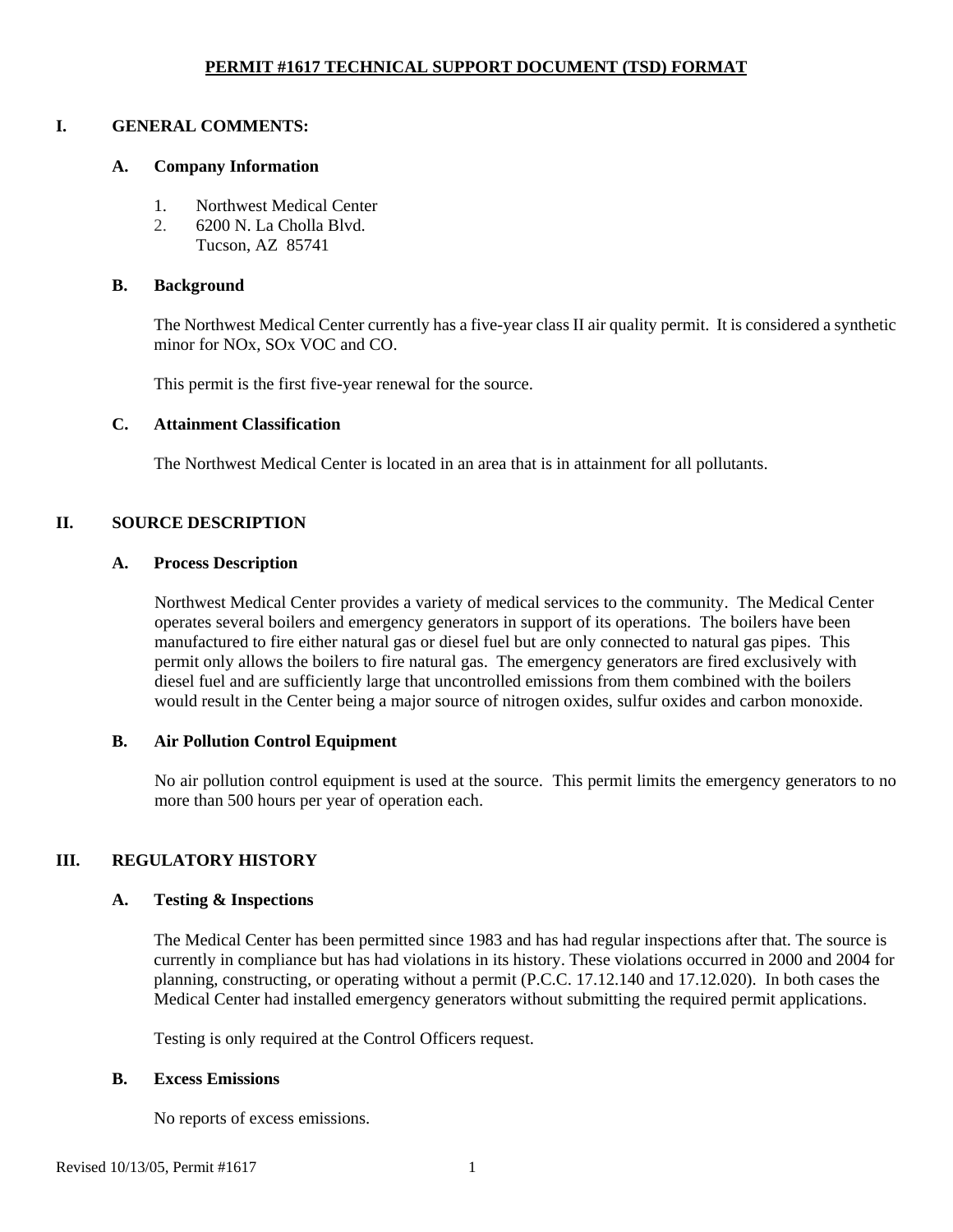#### **IV. EMISSIONS ESTIMATES**

Emissions estimates for the Medical Center were derived from AP-42 tables. AP-42 tables 3.4-1 thru 3.4-4 (large stationary diesel and all stationary dual fuel engines) were used for emergency generator emission factors. AP-42 tables 1.4-1 thru 1.4-2 (natural gas combustion) were used for the natural gas fired boilers.

 The emergency generators are fired exclusively with diesel fuel and are sufficiently large that uncontrolled emissions from them combined with the boilers would result in the Medical Center being a major source of nitrogen oxides, sulfur oxides and carbon monoxide. Consequently, this permit limits the emergency generators to no more than 500 hours per year of operation each.

 The following tables outline the Medical Center's total potential to emit (8760 hr/yr) and allowable emission totals with a 500 hr/yr limitation on generators:

#### Potential to emit (Operating 8760 hrs/yr)

| <b>NOx</b>  | $\sim$                  | PМ                           | $\sqrt{100}$<br>"UC | $\sim$<br>$\mathbf{r}$<br>IJΩ      | $U$ $\Lambda$ $DC$<br>$\bf{u}$ |
|-------------|-------------------------|------------------------------|---------------------|------------------------------------|--------------------------------|
| 680.1<br>╹△ | $\sim$<br>$\sim$ $\sim$ | 7.70<br>J<br>$\cdot$ $\cdot$ | 20.21               | nη<br>$\sim$<br>226.34<br>$\Delta$ | . .<br>v.4J                    |

Allowable emission totals (500hrs/yr limitation on emergency generators)

| <b>NOx</b>     |                    | <b>PM</b> | $\overline{1100}$<br>$\sqrt{ }$<br>UC | $\mathbf{v}$<br>υUΛ        | $U$ $\Lambda$ $DC$<br>$\mathbf{H}$ |
|----------------|--------------------|-----------|---------------------------------------|----------------------------|------------------------------------|
| $\overline{ }$ | $\cdot \cup \cdot$ | ΛO<br>.Uð | 1.01                                  | $\Omega$<br>$\sim$<br>14.Z | $\Omega$<br>v. 1 o                 |

#### **V. APPLICABLE REQUIREMENTS**

#### **New Source Performance Standards (NSPS):**

#### No NSPS rules apply to the source

The following NSPS rules could but do not apply for the following reasons:

40 CFR Subpart D Standards of Performance for Fossil Fuel Fired Steam Generators for Which Construction is Commenced After August 17, 1971.

*This rule does not apply because the affected facilities (boilers) at the Medical Center do not have a capacity greater than 73 megawatts (250 MMBTU).* 

40 CFR Subpart Db Standards of Performance for Industrial-Commercial-Institutional Steam Generating Units.

*This rule does not apply because the affected facilities (boilers) at the Medical Center do not have a heat input capacity greater than 29 MW (100 million Btu/hour).*

40 CFR Subpart Dc Standards of Performance for Small Industrial-Commercial-Institutional Steam Generating Units.

*This rule does not apply because the affected facilities (boilers) at the Medical Center do not have a heat input capacity greater than or equal to 2.9 MW (10 million Btu/hour).*

#### **National Emission Standards for Hazardous Air Pollutants (NESHAP):**

No NESHAP rules apply to the source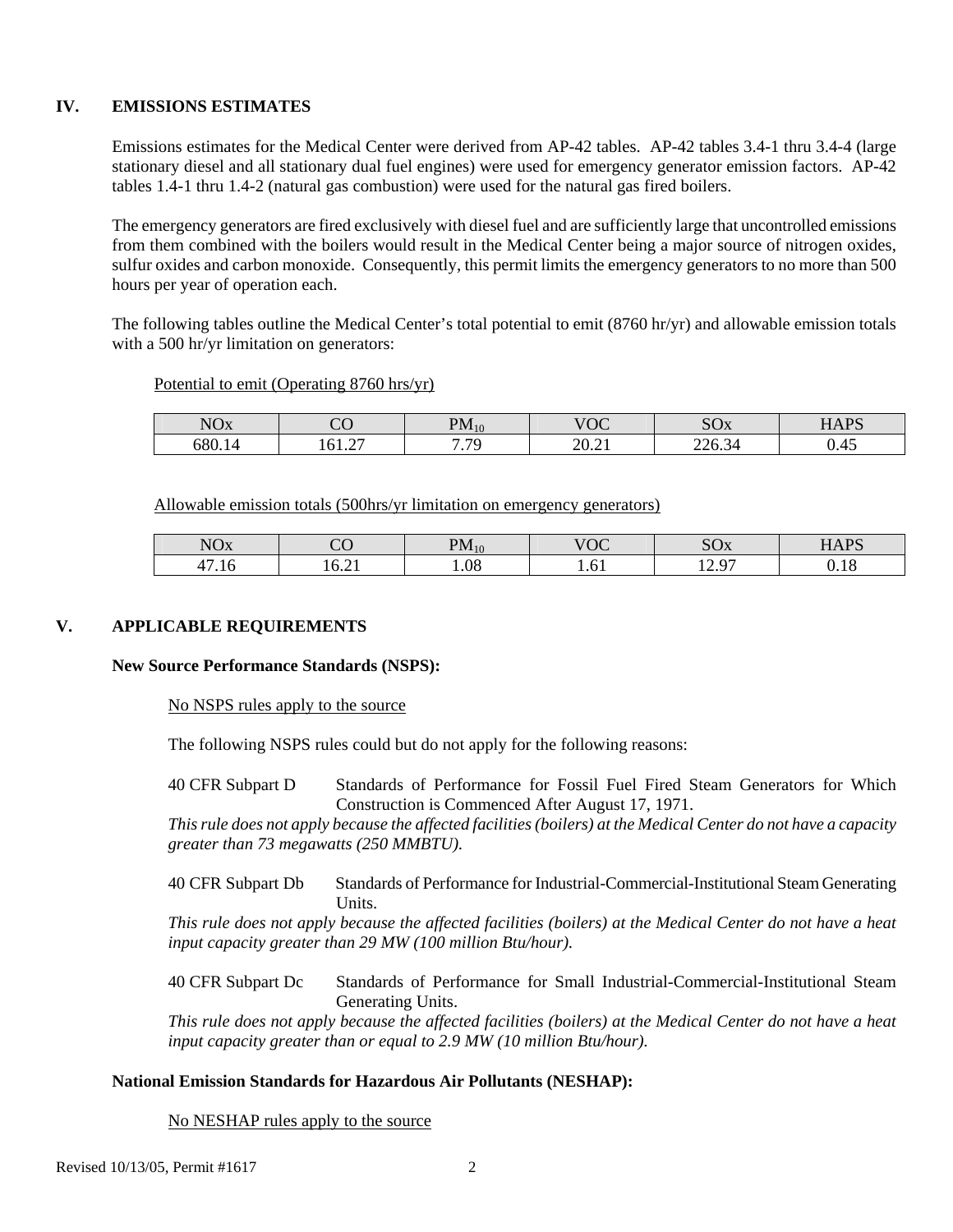The following NESHAP rule could but does not apply for the following reason:

40 CFR Subpart DDDDD Industrial, Commercial and Institutional Boilers and Process Heaters. *This rule does not apply because the affected facilities (boilers) at the Medical Center are not located at a major source for hazardous air pollutants.* 

#### **Pima County SIP:**

Rule 321 - Emissions-Discharge Opacity Limiting Standards-Standards and Applicability Rule 343 - Visibility Limiting Standard Rule 344.A - Odor Limiting Standard

#### **Pima County Code (PCC) Title 17, Chapter 17.16.:**

| 17.16.010 | Local rules and standards.                                                         |
|-----------|------------------------------------------------------------------------------------|
| 17.16.030 | <b>Odor Limiting Standards</b>                                                     |
| 17.16.040 | Standards and applicability (Includes NESHAP)                                      |
| 17.16.050 | Visibility limiting standard                                                       |
| 17.16.130 | New and Existing Stationary Source Performance Standards                           |
| 17.16.165 | Standards of performance for fossil-fuel fired industrial and commercial equipment |
| 17.16.340 | Standards of performance for stationary rotating machinery                         |

The following PCC rule could but does not apply for the following reason:

17.16.160 Standards of performance for fossil fuel fired steam generators and general fuel burning equipment.

*This rule does not apply because there are no affected facilities (boilers) at the facility with a capacity greater than 73 megawatts (250 MMBTU).* 

# **VI. PERMIT CONTENTS:**

#### **A. Emission Limits/ Standards:**

#### Natural Gas Fired Boilers

| Particulate Matter Standard          | 17.16.165.C.1                               |
|--------------------------------------|---------------------------------------------|
| <b>Visibility Limiting Standards</b> | SIP Rule 321, 17.16.130.B.2 & 17.16.130.B.3 |
| Visible Emissions                    | SIP 343, 17.16.050.D                        |
| <b>Fuel Limitation</b>               | 17.12.180.A.2                               |
| <b>Emergency Generators</b>          |                                             |
| Particulate Matter Standard          | 17.16.340.C.1                               |
| <b>Opacity Standard</b>              | SIP Rule 321, 17.16.340.E, 17.16.040        |
| Sulfur Dioxide Standard              | 17.16.340.F                                 |
| <b>Fuel Limitation</b>               | 17.16.340.H, 17.04.340.A.123, 17.12.350     |
| Diesel Fired Units                   | 17.12.180.A.2, 17.12.220.B, 17.12.350.A.3.a |
| <b>General Standards</b>             |                                             |
| <b>Odor Limiting Standard</b>        | SIP 344, 17.16.030                          |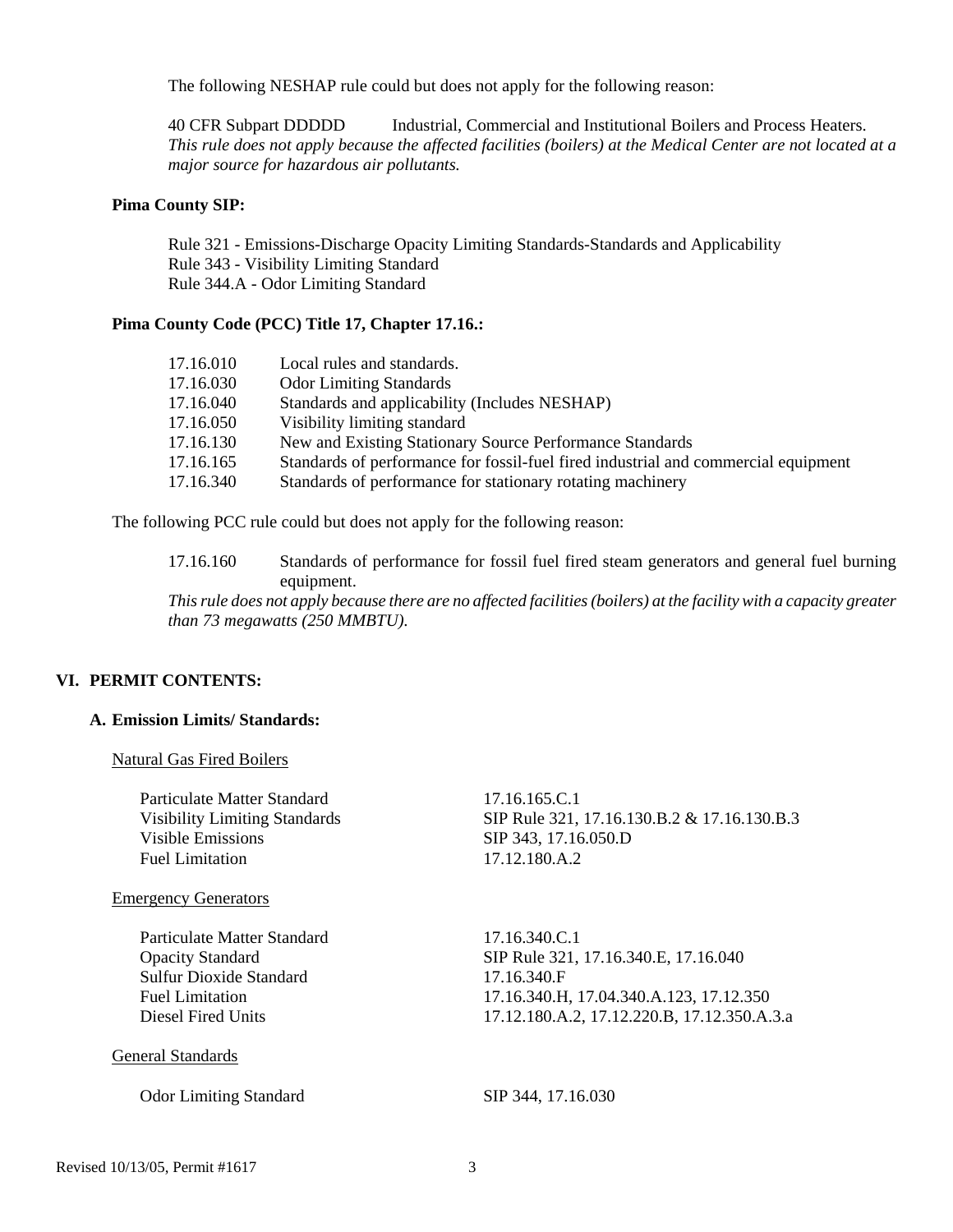# **B. Monitoring Requirements:**

| <b>Natural Gas Fired Boilers</b>                                                                                                                                                 |                                |                                            |                                              |
|----------------------------------------------------------------------------------------------------------------------------------------------------------------------------------|--------------------------------|--------------------------------------------|----------------------------------------------|
| <b>Emission</b> limitation<br>Visible emissions<br><b>Fuel Limitation</b>                                                                                                        | 17.12.180.A.2<br>17.12.180.A.3 | 17.12.180.A.3, & 17.16.040                 |                                              |
| <b>Emergency Generators</b>                                                                                                                                                      |                                |                                            |                                              |
| Visible emissions observations<br>Installation of non-resetable engine hour meter                                                                                                |                                | 17.12.180.A.3 & A.4                        | 17.12.180.A.2, 17.12.220.B & 17.12.350.A.3.c |
| <b>C. Record Keeping Requirements:</b>                                                                                                                                           |                                |                                            |                                              |
| <b>Natural Gas Fired Boilers</b>                                                                                                                                                 |                                |                                            |                                              |
| When required maintain all documentation showing compliance with<br>visible emissions observations and fuel limitation requirements.                                             |                                |                                            | 17.12.180.A.4                                |
| <b>Emergency Generators</b>                                                                                                                                                      |                                |                                            |                                              |
| Monthly totals of the engine-hours of operation                                                                                                                                  |                                |                                            | 17.12.180.A.2, 17.12.220.B & 17.12.180.A.4   |
| Rolling monthly totals of the engine-hours of operation                                                                                                                          |                                |                                            | 17.12.180.A.2, 17.12.220.B & 17.12.180.A.4   |
| <b>Operational Log</b><br>Fuel use verification<br>Fuel sulfur content and lower heating value                                                                                   |                                | 17.12.180.A.4<br>17.16.010.C & 17.16.340.I | 17.16.010.C & 17.12.180.A.4                  |
| Visible emissions observations                                                                                                                                                   |                                | 17.12.180.A.3 & A.4                        |                                              |
| When required maintain all documentation showing compliance with<br>engine hour monitoring, visible emissions observations, operational log<br>and fuel limitation requirements. |                                | 17.12.180.A.4                              |                                              |
| <b>General Standards</b>                                                                                                                                                         |                                |                                            |                                              |
| <b>Location of Records</b>                                                                                                                                                       |                                |                                            |                                              |
| Location and retention of permit records                                                                                                                                         |                                | 17.12.080, 17.12.180.A.3 & A.4             |                                              |
| <b>D. Reporting Requirements:</b>                                                                                                                                                |                                |                                            |                                              |
| <b>Natural Gas Fired Boilers</b>                                                                                                                                                 |                                |                                            |                                              |
| (See General Standards)                                                                                                                                                          |                                |                                            |                                              |
| <b>Emergency Generators</b>                                                                                                                                                      |                                |                                            |                                              |